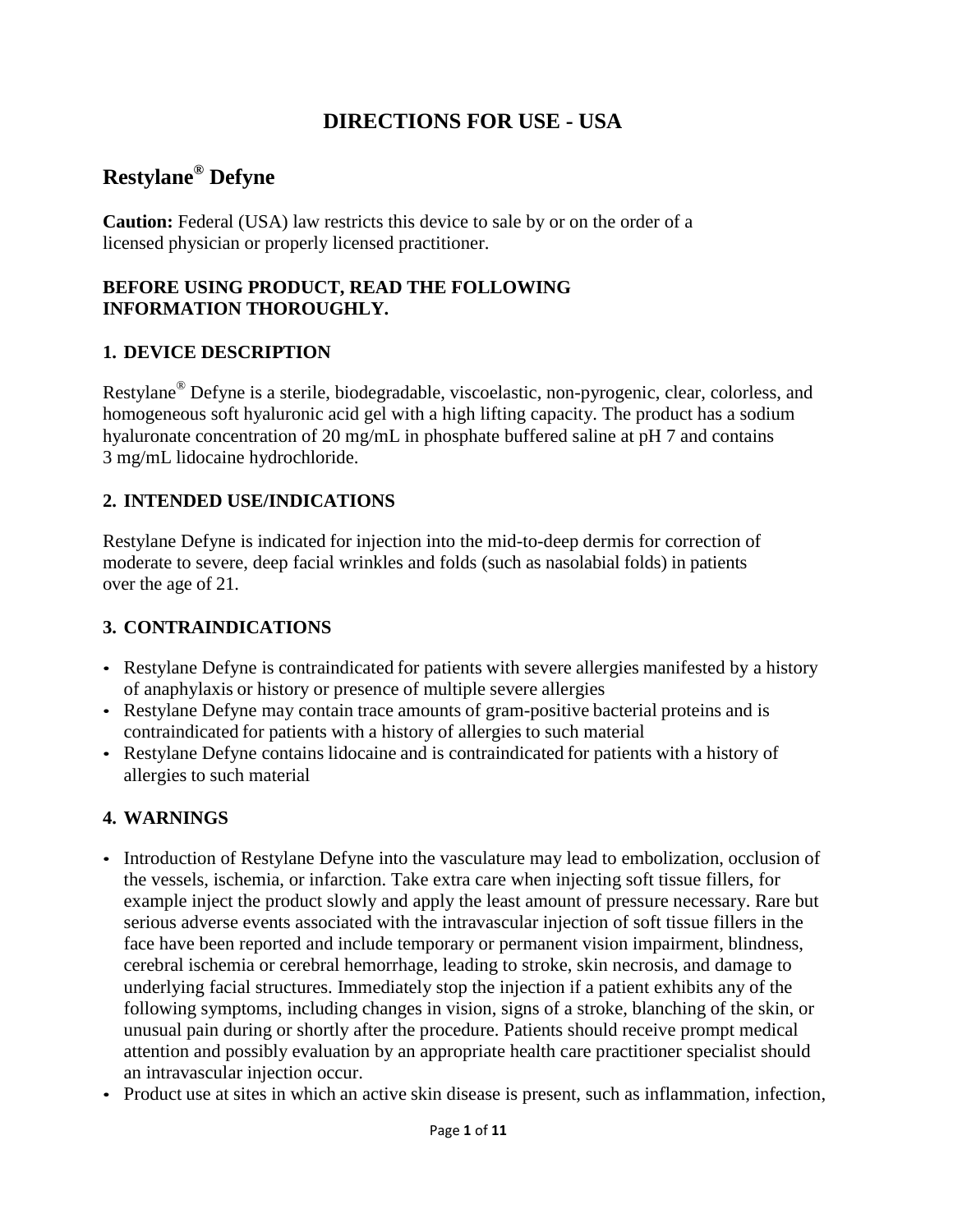or tumors, should be deferred until the underlying process has been controlled.

For additional information please see the Post-Marketing Surveillance in Adverse Events.

### **5. PRECAUTIONS**

- Restylane Defyne is packaged for single-patient use. Do not resterilize. Do not use if package is open or damaged.
- The safety and effectiveness for the treatment of anatomic regions other than the facial wrinkles and folds have not been established in controlled clinical studies.
- As with all transcutaneous procedures, dermal filler implantation carries a risk of infection. Standard precautions associated with injectable materials should be followed.
- Restylane Defyne is to be used as supplied. Modification or use of the product outside the Directions for Use may adversely impact the sterility, homogeneity, and performance of the product.
- The safety for use during pregnancy, in breastfeeding females, or in patients under 22 years has not been established.
- Restylane Defyne should be used with caution in patients on immunosuppressive therapy.
- Restylane Defyne should be used with caution in patients with bleeding disorders.
- Do not inject the product in a site that has been treated with a permanent implant.
- Patients who are using substances that can prolong bleeding (such as aspirin, nonsteroidal anti-inflammatory drugs, and warfarin) may, as with any injection, experience increased bruising or bleeding at treatment sites.
- If laser treatment, chemical peeling or any other procedure based on active dermal response is considered after treatment with Restylane Defyne, there is a possible risk of eliciting an inflammatory reaction at the implant site. This also applies if Restylane Defyne is administered before the skin has healed completely after such a procedure.
- Injections of Restylane Defyne into patients with a history of previous herpetic eruption may be associated with reactivation of the herpes.
- After use, treatment syringes and needles may be potential biohazards. Handle and dispose of these items in accordance with accepted medical practice and applicable local, state, and federal requirements.
- Restylane Defyne injectable gel is a clear, colorless gel without particulates. In the event that the content of a syringe shows signs of separation and/or appears cloudy, do not use the syringe; notify Galderma Laboratories, L.P. at 1-855-425-8722.
- In order to minimize the risks of potential complications, this product should only be used by health care practitioners who have appropriate training, experience and who are knowledgeable about the anatomy at and around the site of injection.
- Health care practitioners are encouraged to discuss all potential risks of soft tissue injection with their patients prior to treatment and ensure that patients are aware of signs and symptoms of potential complications.
- Failure to comply with the needle attachment instructions could result in needle disengagement and/or product leakage at the Luer lock and needle hub connection.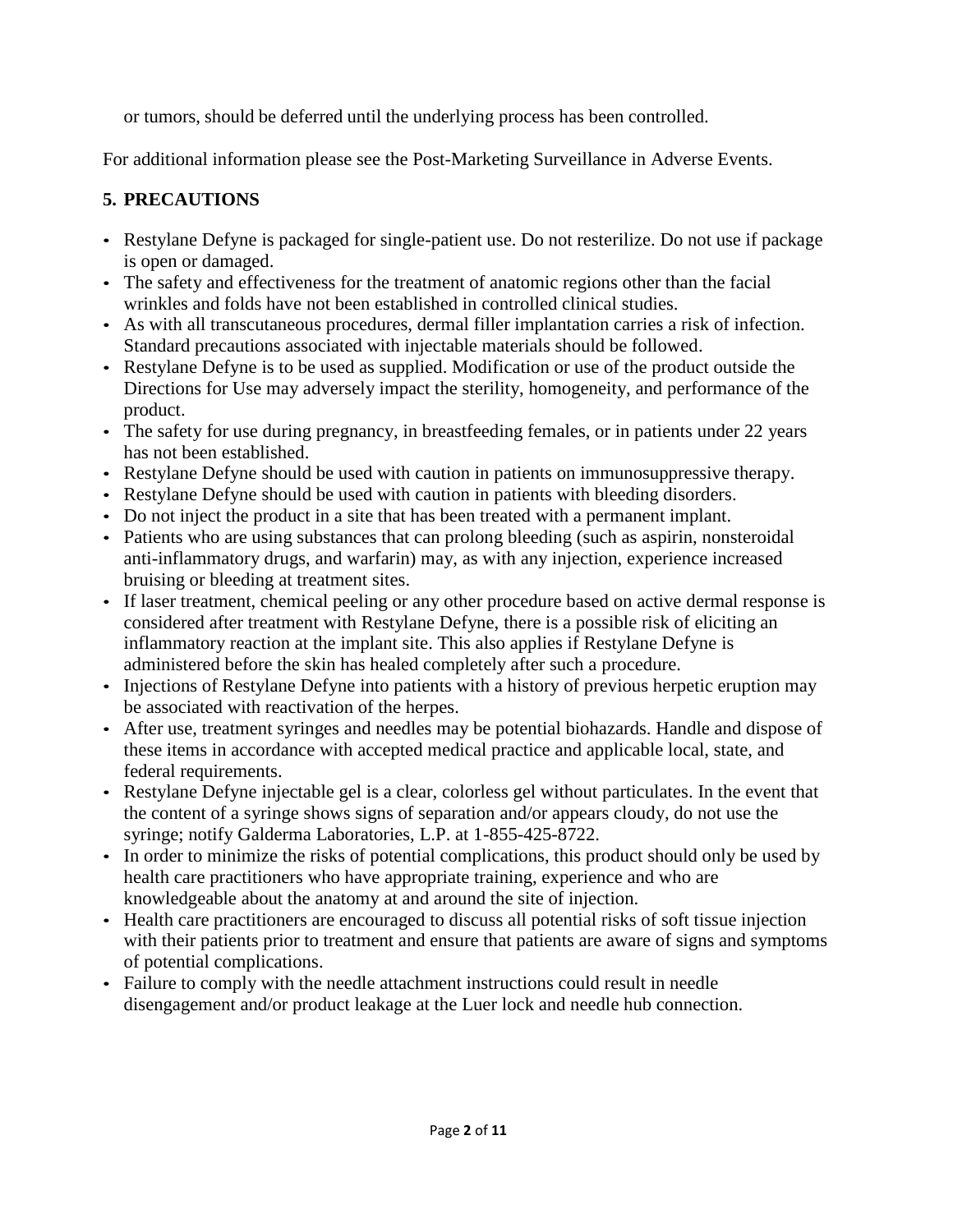#### **6. ADVERSE EVENTS**

#### **A. Clinical Evaluation of Restylane Defyne**

One hundred sixty two (162) subjects were enrolled in a randomized, double-blinded (subject and evaluator), active controlled, split-face comparison clinical trial to evaluate the safety and effectiveness of Restylane Defyne vs. a non-lidocaine-containing comparator. Touch-up treatments occurred approximately 3 weeks after initial injection, as-needed to achieve volume correction. After 48 weeks, subjects could opt for retreatment with Restylane Defyne to both sides of the face, with a subsequent touch-up as needed 3 weeks afterwards. One hundred twenty four subjects (124, 76.5%) opted for retreatment.

Preprinted diary forms were used by subjects for subject-reported assessments of specific signs and symptoms experienced during each of the first 21 days after initial, touch-up, and repeat treatments. Subjects rated each treatment site response as "Mild" "Moderate" "Severe" or "None." Of the 162 subjects who received treatment, 98.8% (160 subjects) completed the diary forms. Of the 124 subjects who opted for retreatment, 100% of subjects completed the diary forms after retreatment.

After initial treatment, subjects rated pre-defined treatment site responses (redness, swelling, bruising, lump/bump formation, pain/tenderness, and itching) as predominantly mild or moderate in intensity (Table 1), typically with a duration of 1 to 2 weeks (Table 2). Based on data from 124 subjects, no increase in frequency or in intensity of signs/symptoms was observed following the retreatment injection or retreatment touch-up injection.

The trend in adverse events remained the same across subject skin types. Among the 73 subjects of Fitzpatrick Skin Types IV, V, and VI (27 of which were of Skin Type V or VI) in the study, no cases of keloid formation or of hyperpigmentation were reported.

Treatment site responses reported in subject diaries that lasted longer than 3 weeks were considered adverse events (AEs). AEs were also reported by the Treating Investigator at all follow-up visits where applicable.

Among the 162 treated subjects, 11.7% (19/162) experienced device- and injection-related AEs following initial and touch-up treatment, as well as retreatment and touch-up treatment. These subjects reported a total of 19 events related to control treatment and 20 events related to Restylane Defyne. The most common of treatment site responses was injection site swelling, which was reported for 5 subjects. Injection site erythema and injection site pain were reported for 4 and 2 subjects, respectively. Other treatment site responses (inflammation, hematoma, discomfort, and mass) were reported for 1 subject each. Other related adverse events included skin tightness, dermatitis allergic, interstitial granulomatous dermatitis, salivary hypersecretion, sensitivity of teeth, presyncope, and arterial stenosis which were all reported for 1 subject each.

Seven subjects reported 8 serious adverse events (SAEs) that were considered to be unrelated to the device. The events were metastatic lung cancer, colon cancer, small bowel obstruction with uterine fibroid tumors, benign cyst on the right ovary, herpes zoster (shingles), febrile diarrhea,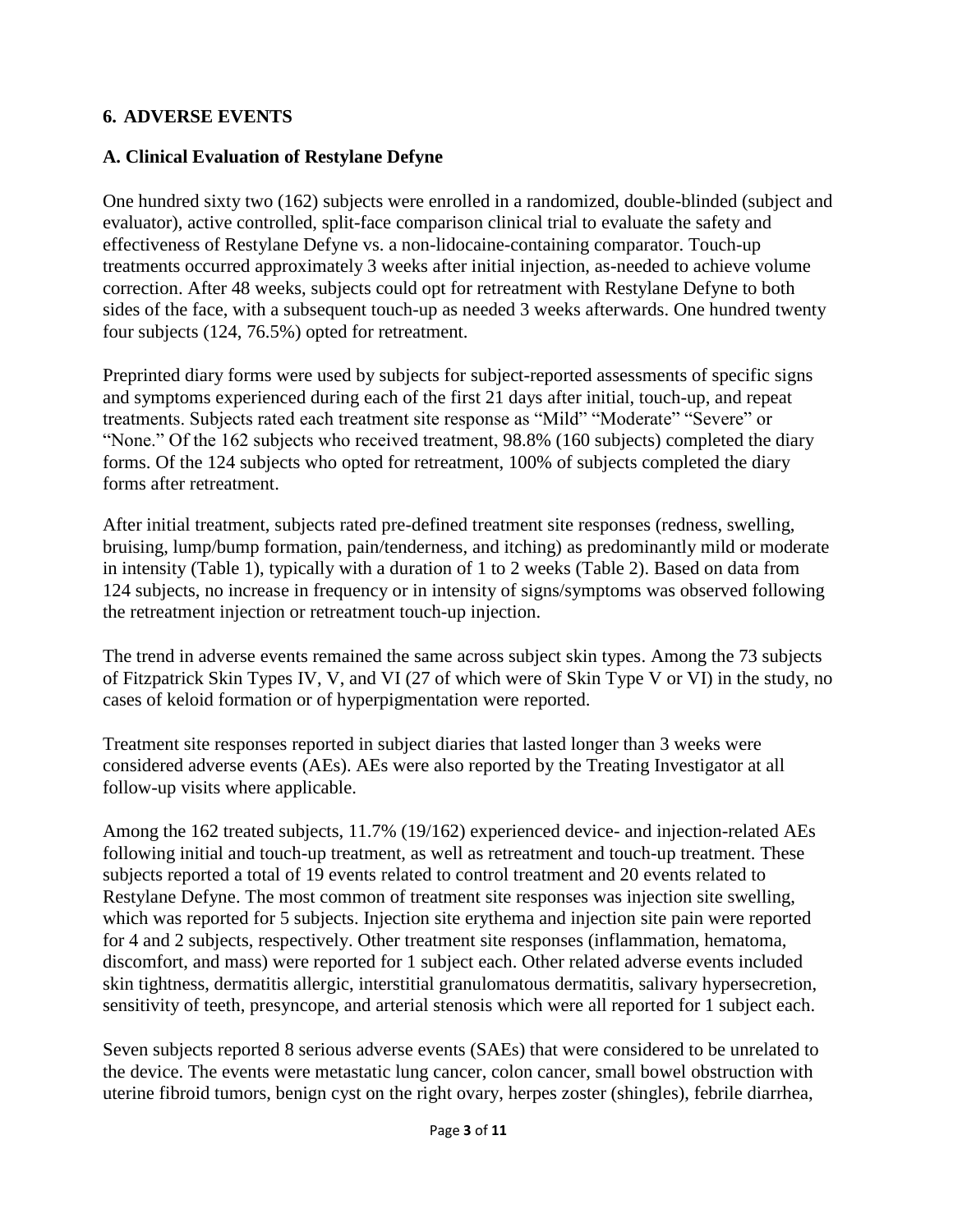and lumbar spinal stenosis resulting in a spinal fusion.

Treatment site responses after initial treatments are summarized by severity in Table 1 and by duration in Table 2.

|                                                                                              | Restylane Defyne (N=162)<br>n (%) |                 |               |            | Control (N=162)<br>n (%) |                 |               |            |
|----------------------------------------------------------------------------------------------|-----------------------------------|-----------------|---------------|------------|--------------------------|-----------------|---------------|------------|
|                                                                                              |                                   |                 |               |            |                          |                 |               |            |
|                                                                                              | Mild                              | <b>Moderate</b> | <b>Severe</b> | Total      | Mild                     | <b>Moderate</b> | <b>Severe</b> | Total      |
| Post-Initial Injection <sup>a</sup> (N= 160 for Restylane Defyne and N= 160 for the control) |                                   |                 |               |            |                          |                 |               |            |
| Redness                                                                                      | 66 (41.3)                         | 27 (16.9)       | 8(5.0)        | 101(63.1)  | 65 (40.6)                | 27 (16.9)       | 9(5.6)        | 101(63.1)  |
| Swelling                                                                                     | 60 (37.5)                         | 45 (28.1)       | 14(8.8)       | 119 (74.4) | 61(38.1)                 | 42 (26.3)       | 15(9.4)       | 118 (73.8) |
| <b>Bruising</b>                                                                              | 48 (30.0)                         | 36(22.5)        | 11(6.9)       | 95 (59.4)  | 47 (29.4)                | 37(23.1)        | 13(8.1)       | 97(60.6)   |
| Lump/Bump<br>Formation                                                                       | 51(31.9)                          | 39(24.4)        | 15(9.4)       | 105 (65.6) | 43 (26.9)                | 37(23.1)        | 14(8.8)       | 94 (58.8)  |
| Pain/Tenderness                                                                              | 64 (40.0)                         | 28 (17.5)       | 8(5.0)        | 100 (62.5) | 60(37.5)                 | 23 (14.4)       | 11(6.9)       | 94 (58.8)  |
| Itching                                                                                      | 28 (17.5)                         | 9(5.6)          | 3(1.9)        | 40 (25.0)  | 24 (15.0)                | 8(5.0)          | 1(0.6)        | 33(20.6)   |

| Table 1 - Treatment Site Responses by Maximum Severity Occurring In Subjects After |
|------------------------------------------------------------------------------------|
| <b>Initial Treatment</b>                                                           |

Percentages are based on total number of subjects who reported local tolerability assessments in a subject diary.

<sup>a</sup> Number of subjects who completed subject diaries.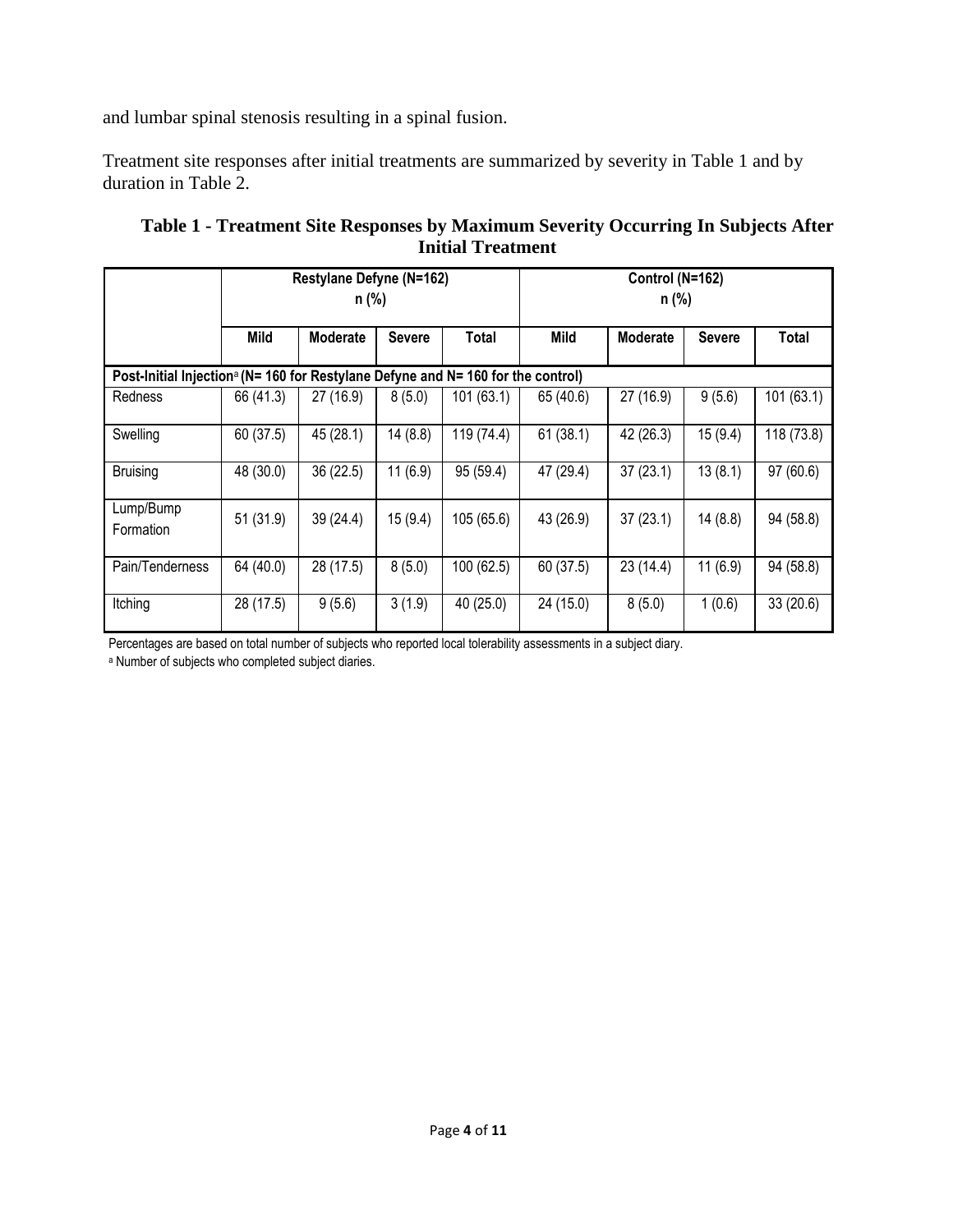| <b>Injection site</b>                                                                        | Restylane Defyne (N=162) |           |           |           | Control (N=162) |           |           |           |
|----------------------------------------------------------------------------------------------|--------------------------|-----------|-----------|-----------|-----------------|-----------|-----------|-----------|
| response                                                                                     |                          |           | n (%)     |           |                 |           | n (%)     |           |
| <b>Duration</b> <sup>a</sup>                                                                 | 1-3 Days                 | 4-7 Days  | 8-14 Days | >14 Days  | 1-3 Days        | 4-7 Days  | 8-14 Days | >14 Days  |
| Post-Initial Injection <sup>b</sup> (N= 160 for Restylane Defyne and N= 160 for the control) |                          |           |           |           |                 |           |           |           |
| <b>Redness</b>                                                                               | 74 (46.3)                | 19 (11.9) | 6(3.8)    | 2(1.3)    | 72 (45.0)       | 22 (13.8) | 6(3.8)    | 1(0.6)    |
| Swelling                                                                                     | 61(38.1)                 | 31(19.4)  | 22 (13.8) | 5(3.1)    | 57 (35.6)       | 32 (20.0) | 20(12.5)  | 9(5.6)    |
| <b>Brusing</b>                                                                               | 25(15.6)                 | 42 (26.3) | 23(14.4)  | 5(3.1)    | 29 (18.1)       | 32(20.0)  | 35(21.9)  | 1(0.6)    |
| Lump/bump<br>Formation                                                                       | 34 (21.3)                | 35(21.9)  | 12(7.5)   | 24 (15.0) | 40 (25.0)       | 15(9.4)   | 15(9.4)   | 24 (15.0) |
| Pain/tenderness                                                                              | 63 (39.4)                | 26 (16.3) | 7(4.4)    | 4(2.5)    | 58 (36.3)       | 22(13.8)  | 11(6.9)   | 3(1.9)    |
| Itching                                                                                      | 29 (18.1)                | 8(5.0)    | 2(1.3)    | 1(0.6)    | 24 (15.0)       | 7(4.4)    | 2(1.3)    | 0         |

### **Table 2 - Duration of Treatment Site Responses Occurring In Subjects After Initial Treatment**

Percentages are based on total number of subjects who reported local tolerability assessments in a subject diary.

a Number of days was defined as the sum of days when a sign/symptom was scored 'Mild' or higher.

**b** Number of subjects who completed subject diaries.

### **B. Other Safety Data**

#### **Post-Market Surveillance**

The following post market adverse events have been reported for the Restylane Defyne products since release to markets outside the U.S. in 2011; atrophy/scaring, bruising, capillary disorders such as telangiectasia, discoloration, erythema, eye pain, eye swelling, granuloma hypersensitivity, induration, infection, inflammation, ischemia, mass, neurological symptoms such as paraesthesia, pain/tenderness, papules/nodules, pruritus, reactivation of herpes infection, short duration of effect, swelling and urticaria.

Other potential adverse events that have been reported following injection of hyaluronic acid gels in general and may occur when using the product include the following: abscess, angioedema, acne, blisters, dermatitis, device dislocation, fistula, necrosis, rash, and visual disturbance.

Vascular compromise may occur due to an inadvertent intravascular injection or as a result of vascular compression associated with implantation of any injectable product. This may manifest as ischemia or necrosis at the implant site or in the area supplied by the blood vessels affected; or rarely as ischemic events in other organs due to embolization.

Vision abnormalities including blindness have been reported following injection of dermal fillers including hyaluronic acid, with and without lidocaine, into the nose, glabella, periorbital areas, and/or cheek, with a time to onset ranging from immediate to a few days following injection. Reported treatments include anticoagulant, epinephrine, aspirin, hyaluronidase, corticosteroid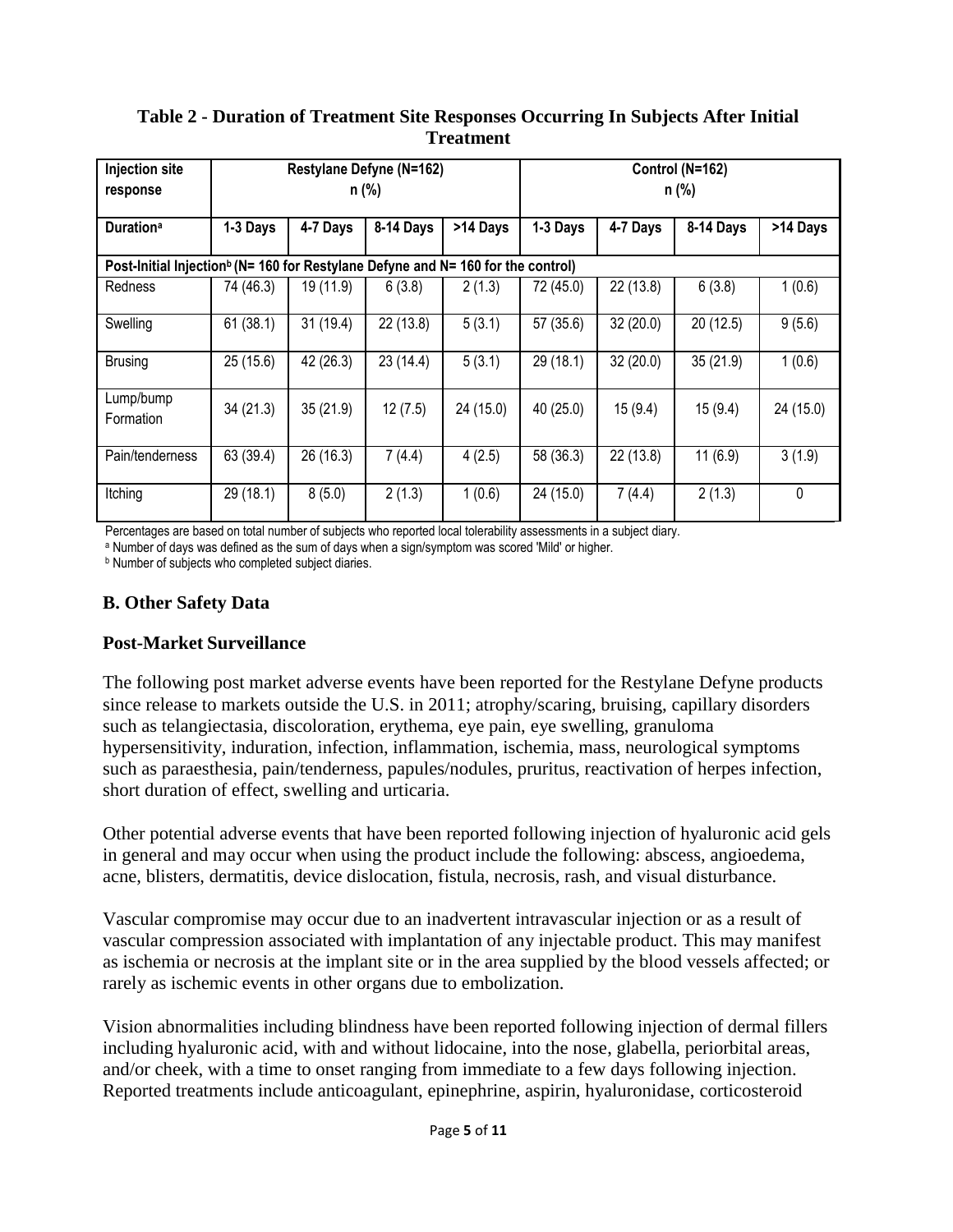treatment and hyperbaric oxygen. Outcomes ranged from resolved to ongoing at the time of last contact. Events requiring medical intervention, and events where resolution information is not available were reported after injection of hyaluronic acid with or without lidocaine.

There has been an isolated case report and the scientific literature also refers to rare events of cerebral infarction after treatment with dermal fillers (see Warnings section).

### **7. CLINICAL STUDIES**

### **A. Pivotal Study for Restylane Defyne**

### **Pivotal Study Design**

A multi-center, double-blinded (subject and evaluator), randomized, active-controlled clinical study with a split-face design was conducted to evaluate the safety and effectiveness of Restylane Defyne versus a comparator, a non-lidocaine HA dermal filler in the treatment of moderate to severe nasolabial folds. Subjects were randomized to treatment with Restylane Defyne on either the right or left side of the face in a 1:1 ratio. The non-lidocaine containing comparator was injected into the other side of the face. Up to 2 initial treatments approximately 3 weeks apart (initial treatment and up to 1 touch-up treatment) and 48 weeks later up to 2 retreatments approximately 3 weeks apart (1 optional retreatment and up to 1 touch-up treatment) were allowed.

Treated subjects returned for routine safety visits with the Treating Investigator at 3, 12, 24, 36, and 48 weeks after the initial injection(s). All subjects returned for effectiveness follow-up visits with the evaluating investigators at 3, 12, 24, 36, and 48 weeks after the initial injection(s). The evaluating investigator assessed subjects' nasolabial folds on the validated 5-point Wrinkle Severity Rating Scale (WSRS). The subjects self-assessed the wrinkle severity on a 5-point scale and also used an 11-point Numeric Pain Intensity Scale (NPIS).

### **Study Endpoints**

The primary effectiveness variable was the change in WSRS from Baseline to 24 weeks after treatment as assessed by the Blinded Evaluating Investigator compared to the control.

Secondary effectiveness endpoints included the difference in WSRS change from baseline to each visit up to Week 48 after treatment, WSRS response rate, defined as the percentage of subjects with at least a 1-grade improvement in WSRS from Baseline up to Week 48 after treatment, pain assessment after each injection (compared between treatments), the difference in subject self-assessment of wrinkle severity (SSA) response rate at weeks 3, 12, 24, 36, and 48 after treatment and the change from baseline in SSA score at weeks 3, 12, 24, 36, and 48 after treatment.

## **Subject Demographics**

A total of 162 subjects were randomized, 26 subjects prematurely discontinued the study, primarily due to subject request (42%, 11/26) or due to loss to follow-up (35%, 9/26).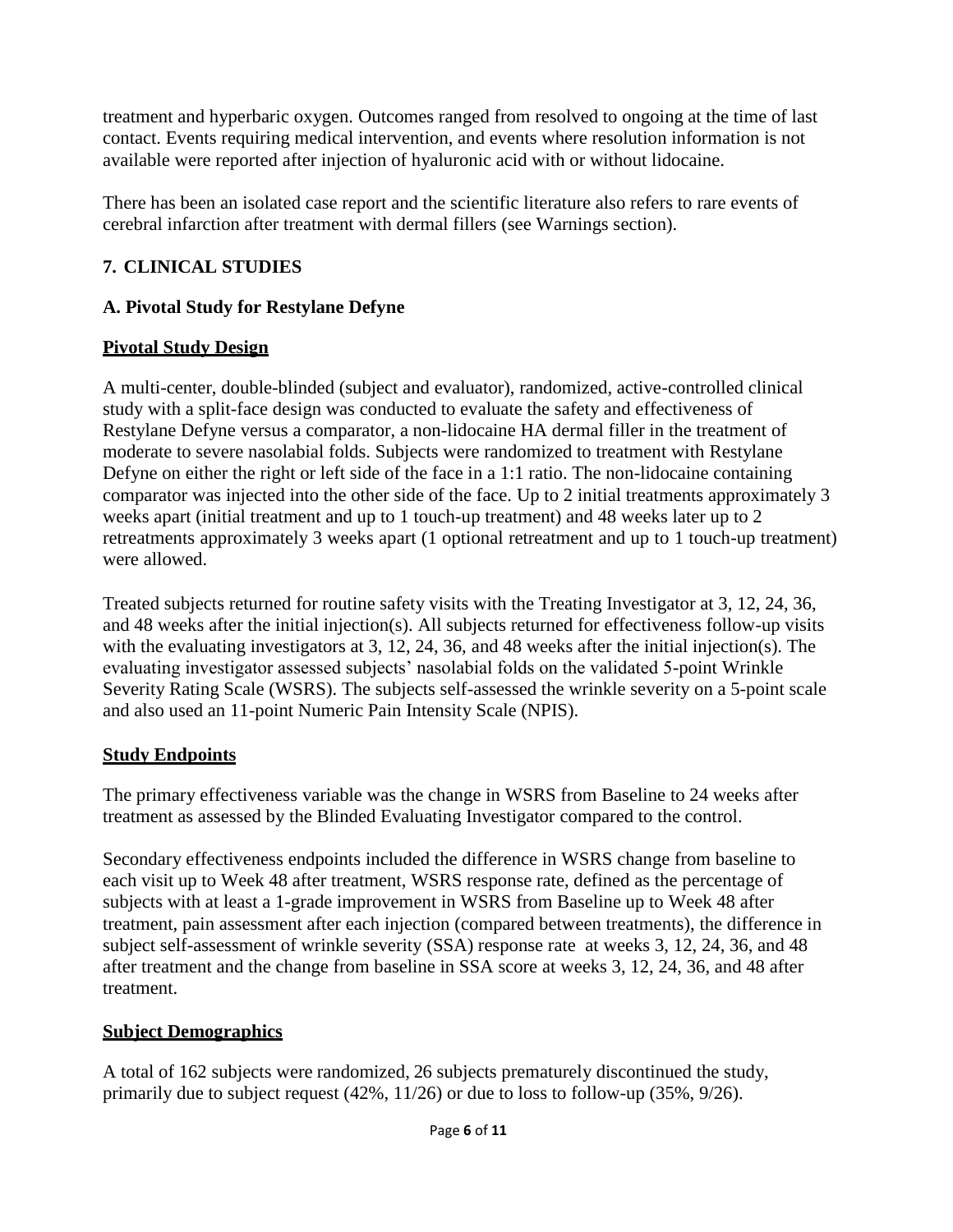At baseline, all subjects had moderate (73%, 118/162 on Restylane Defyne treated side; 72%, 117/162 on Control treated side) or severe (27%, 44/162 on Restylane Defyne treated side; 28%, 45/162 on Control treated side) WSRS scores for their nasolabial folds. The majority of the subjects self-assessed their wrinkle severity as either moderate (approximately 60%) or severe (approximately 30%). Subject demographics and pre-treatment characteristics are presented in Table 3.

| <b>Characteristic</b>    |                  | $(N = 162)$<br>% (n) |
|--------------------------|------------------|----------------------|
| Gender                   | Female           | 96.3% (156)          |
|                          | Male             | $3.7\%$ (6)          |
| Age (years)              | Median           | 53.0                 |
|                          | Range (min, max) | $(34-75)$            |
| Race                     | Caucasian        | 80% (129)            |
|                          | <b>Black</b>     | 12% (20)             |
|                          | Hispanic         | 6% (10)              |
|                          | Other            | $2\%$ (3)            |
| Fitzpatrick<br>Skin Type |                  | $4\%$ (6)            |
|                          | II               | 17% (28)             |
|                          | Ш                | 41% (67)             |
|                          | IV               | 21% (34)             |
|                          | V                | 12% (19)             |
|                          | VI               | $5\%$ (8)            |

**Table 3 - Demographics and Pre-treatment Characteristics (N= 162) – All Subjects**

### **Primary Effectiveness Results**

The primary endpoint of the study was met. The mean change from baseline to month 6 on the Wrinkle Severity Rating Scale (WSRS) was 1.1 for subjects treated with Restylane Defyne and 1.1 for subjects treated with the control. The effect of Restylane Defyne was demonstrated to be non-inferior to the control, with both products showing a clinically meaningful improvement in wrinkle severity. For the primary effectiveness variable of change from Baseline in WSRS at Week 24 post-treatment, both study products caused a mean reduction of similar magnitude. The two products' point estimates differed by -0.09 units (confidence interval -0.18 to -0.01). In addition, similar numbers of subjects experienced a 1-grade, 2-grade, or 3-grade improvement with both study products.

Throughout the follow-up period, Restylane Defyne continued to provide a clinically significant improvement in wrinkle severity ( $\geq 1$ -point mean improvement on the WSRS), with a majority of folds treated with Restylane Defyne demonstrating improvement through 1 year (Table 4).

At 6 months, improvements in nasolabial folds ( $\geq 1$ -point mean improvement on the WSRS) treated with Restylane Defyne were observed in 77.1% (125/162) of subjects. At 1 year, 69.7% (104/149) of folds treated with Restylane Defyne maintained improvement.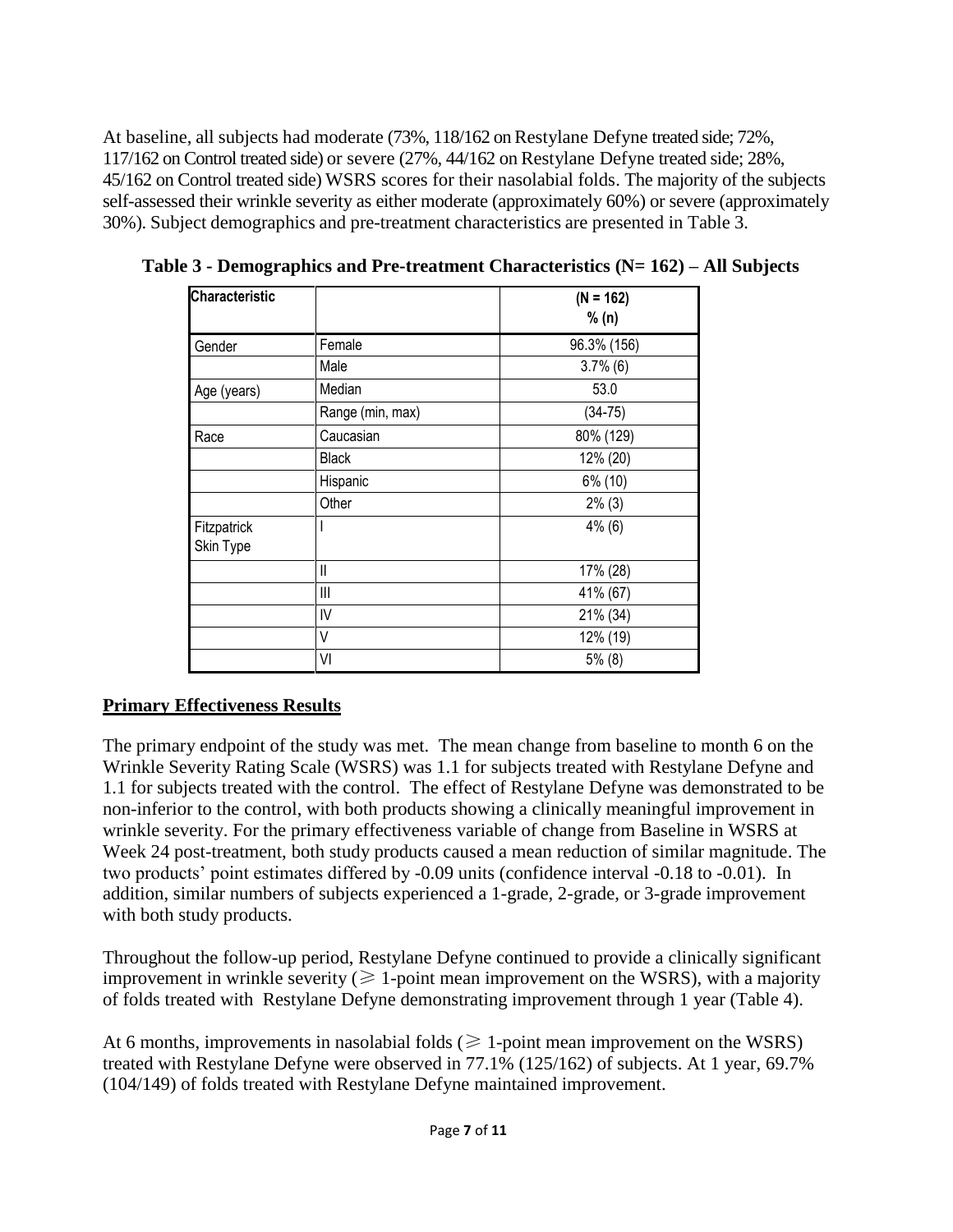On Subject Self Assessment at 6 months, 77.8% (126/162) of subjects reported improvement in fold severity for the folds treated with Restylane Defyne. At 1 year, 64.4% (96/149) of subjects reported improvement in folds treated with Restylane Defyne.

|         | <b>Restylane Defyne</b><br>$\%$ (n/N ITT) |
|---------|-------------------------------------------|
| Week 12 | 87.7% (142/162)                           |
| Week 24 | 77.1% (125/162)                           |
| Week 36 | 84.4% (125/148)                           |
| Week 48 | 69.7% (104/149)                           |

**Table 4 - Effectiveness Results Through 1 Year**

Restylane Defyne presented a statistically  $(p = 0.001)$  more favorable pain profile than the non-lidocaine containing control. At the time of injection, subjects rated their pain as 3.2 on a scale of 0 (no pain) to 10 (worst possible pain) for the side of the face treated with Restylane Defyne. In comparison, subjects rated their pain as 5.3 on the same scale for the side of the face treated with the control. At the time of the initial injection until the 60-minute time point, subjects recorded more pain with the comparator than with Restylane Defyne.

#### **Subject Self-Assessments**

Subjects performed self-assessments of wrinkle severity. Most subjects (77.8% at Week 24 and 64.4% at Week 48) had at least a 1-grade improvement in SSA scores with Restylane Defyne.

### **8. INSTRUCTIONS FOR USE**

### **A. To Attach Needle to Syringe**

Use the thumb and forefinger to hold firmly around the syringe barrel. Grasp the needle shield with the other hand. To facilitate proper assembly, both push and rotate firmly.

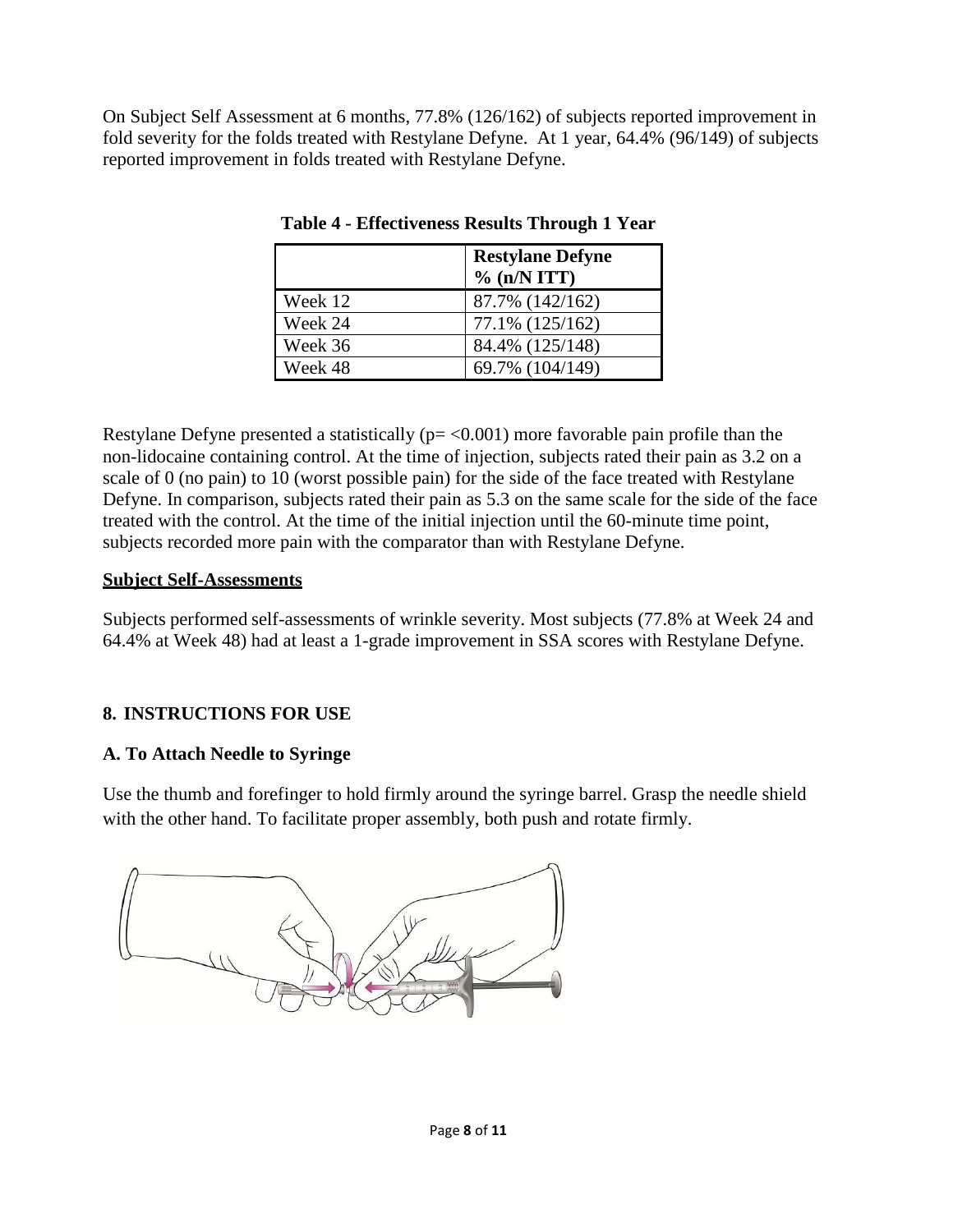#### **B. Health Care Professional Instructions**

- 1. Restylane Defyne is a cross-linked formulation resulting in a robust injectable gel that can be injected using a 27 G needle, for volumizing and contouring of facial wrinkles and folds.
- 2. Prior to treatment, the patient's medical history should be obtained, and the patient should be fully apprised of the indications, contraindications, warnings, precautions, treatment responses, adverse reactions, and method of administration. Patients also should be advised that supplemental "touch-up" implantations may be required to achieve and maintain maximum correction Pre-treatment photographs are recommended.
- 3. Although the study showed that lidocaine in Restylane Defyne had an effect on pain, supplementary anesthesia may be used for additional pain management during and after injection.
- 4. After ensuring that the patient has thoroughly washed the treatment area with soap and water, the area should be prepped with alcohol or other antiseptic.
- 5. To avoid breakage of the needle, do not attempt to bend or otherwise manipulate it before or during treatment.
- 6. Before injection press the plunger rod carefully until a small droplet is visible at the tip of the needle.
- 7. If the needle is blocked, do not increase the pressure on the plunger rod. Instead, stop the injection and replace the needle.
- 8. After insertion of the needle, and just before injection, the plunger rod should be withdrawn slightly to aspirate and verify the needle is not in a blood vessel.
- 9. After the first small amount of material has been injected into the patient, wait a few seconds to allow the lidocaine to take effect before proceeding with the rest of the injection.
- 10. The injection technique, the depth of injection and volume administered may vary based on the subject's treatment needs. A retrograde linear threading technique, serial puncture injections, or a combination of the 2 have been used to achieve optimal results. Injecting the product too superficially may result in visible lumps and/or bluish discoloration.
- 11. Inject Restylane Defyne by applying even pressure on the plunger rod while slowly pulling the needle backward. It is important that the injection be stopped just before the needle is pulled out of the skin to prevent material from leaking out or ending up too superficially in the skin
- 12. Injection volume to achieve optimal correction of moderate to severe nasolabial folds is generally about 1.4 mL per treatment site. Injection volume to achieve optimal correction for retreatment is generally about 0.7 mL per treatment site.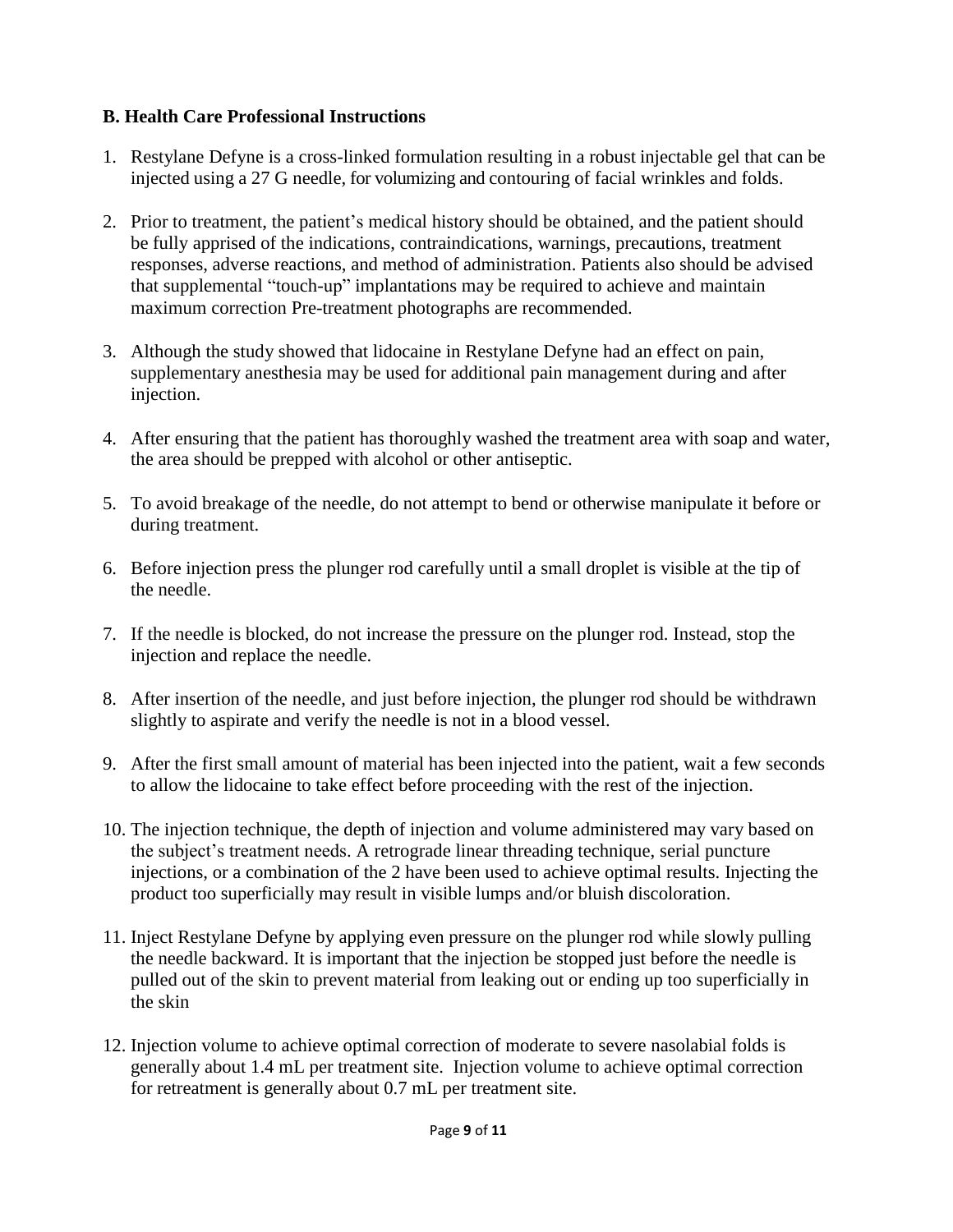- 13. Correct to 100% of the desired volume effect. Do not overcorrect.
- 14. If immediate blanching occurs, the injection should be stopped and the area massaged until it returns to a normal color. Blanching may represent a vessel occlusion. If normal skin coloring does not return, do not continue with the injection. Treat in accordance with American Society for Dermatologic Surgery guidelines, which include hyaluronidase injection. $<sup>1</sup>$ </sup>
- 15. When injection is completed, the treated site may be gently massaged to mold the product to the contour of the surrounding tissue and assure that it is evenly distributed. If overcorrection occurs, massage the area between your fingers or against an underlying superficial bone to obtain optimal results.
- 16. With patients who have localized swelling, the degree of correction is sometimes difficult to judge at the time of treatment. In these cases, it is better to invite the patient back to the office for a touch-up treatment.
- 17. Patients may experience treatment site responses, which typically resolve within 1 to 2 weeks. An ice pack may be applied for a short period following treatment to minimize swelling and reduce pain.
- 18. The health care practitioner should instruct the patient to promptly report any problems associated with the use of Restylane Defyne.

### **C. Patient Instructions**

It is recommended that the following information be shared with patients:

- Within the first 24 hours, patients should avoid strenuous exercise and extensive sun or heat exposure. Exposure to any of the above may cause temporary redness, swelling, and/or itching at the treatment sites.
- If the treated area is swollen, an ice pack may be applied to the site for a short period.
- To report an adverse reaction, phone Galderma Laboratories, L.P, 1-855-425-8722.

<sup>1</sup> Alam, M, Gladstone H, Kramer EM, et al. ASDS guidelines of care: injectable fillers *Dermatol Surg.* 2008;34(suppl 1):S115-S148.